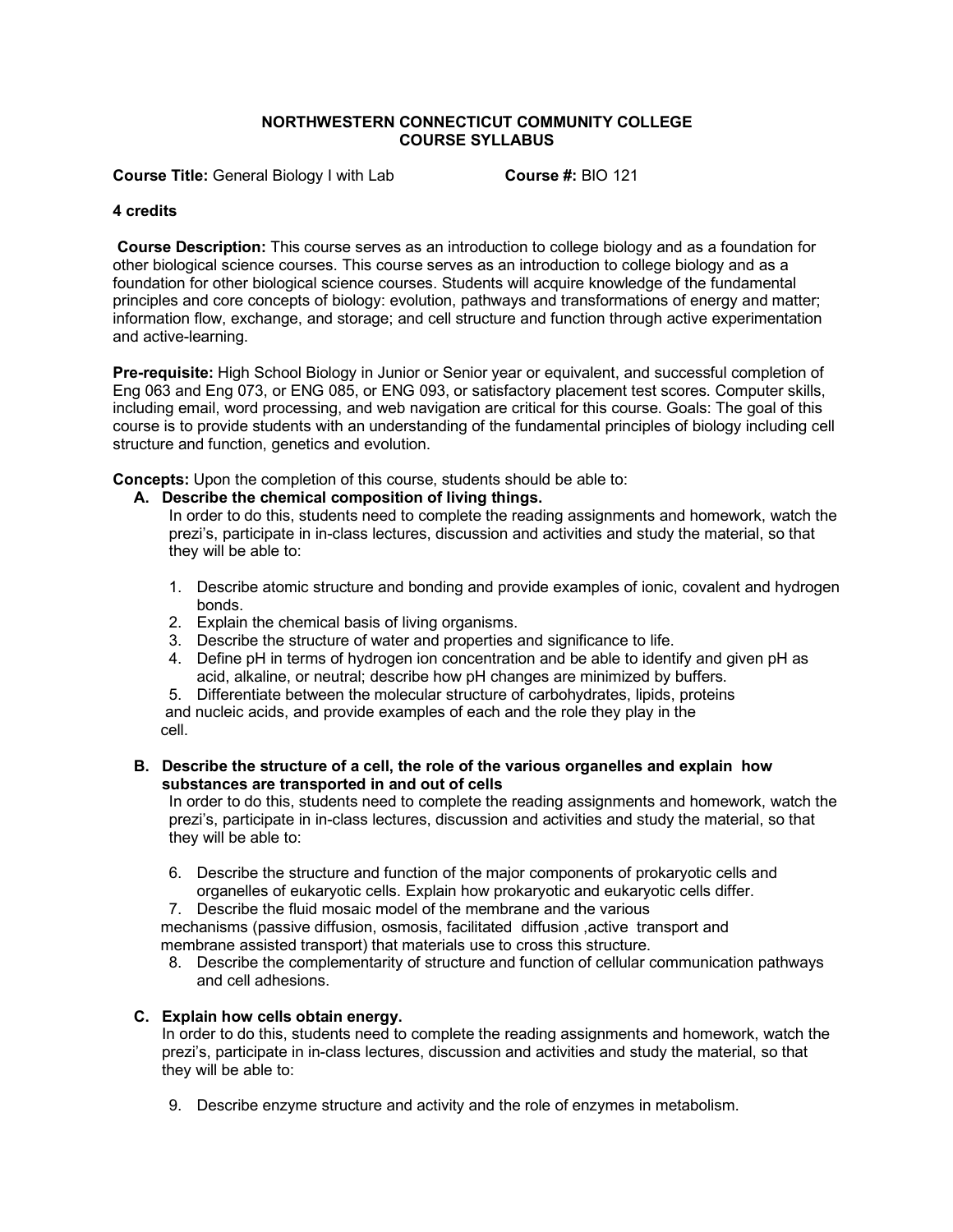- 10. Explain the cellular respiration process in terms of the pathways of Glycolysis, pyruvate oxidation, Kreb's Cycle and Oxidative Phosphorylation and fermentation.
- 12. Explain the photosynthesis process in terms of cyclic vs. non-cyclic photophosphorylation and the Calvin-Benson cycle including C3, C4 and CAM.
- **D. Explain how genetic traits are expressed and inherited and the role of genetic mutations in changing traits and causing disease**

In order to do this, students need to complete the reading assignments and homework, watch the prezi's, participate in in-class lectures, discussion and activities and study the material, so that they will be able to:

- 13. Describe the structure of chromosomes in terms of chromatin, chromatid, centromere, histones and nucleosomes
- 14. Explain Mendel's laws of inheritance and define the following terms: gene, allele, locus, dominant, recessive, codominant, linkage, phenotype, genotype, homozygous, and heterozygous.
- 15. Apply the laws of inheritance to solve genetics problems using punnet squares, pedigree analysis.
- 16. Discuss some common forms of human genetic diseases and the mutations that cause them.
- 17. Describe the structure of DNA and the process of DNA replication.
- 18. Describes of roles of RNA and its structure and describe the process of transcription.
- 19. Explain the gene-protein relationship, the process of protein synthesis and the control of gene-expression in both prokaryotic and eukaryotic organisms. Describe protein processing.
- 20. Identify and describe the events that occur during the stages of the cell cycle, mitosis, binary fission and meiosis. The role of cell cycle control in cancer.
- 21. Explain biotechnology techniques and discuss their applications.

# **E. Explain evolution as an underlying theme in biology**

#### **Competencies**

*Scientific Reasoning:* Upon the completion of this course, students should be able to:

1. Explain the methods of scientific inquiry that lead to the acquisition of knowledge. Such methods include observations, testable hypotheses, logical inferences, experimental design, data acquisition, interpretation, and reproducible outcomes.

2. Apply scientific methods to investigate real-world phenomena, and routine and novel problems. This includes data acquisition and evaluation, and prediction.

3. Represent scientific data symbolically, graphically, numerically, and verbally.

4. Interpret scientific information and draw logical references from representations such as formulas, equations, graphs, tables, and schematics.

5. Evaluate the results obtained from scientific methods for accuracy and/or reasonableness

*Scientific Knowledge:* Upon the completion of this course, students should be able to:

- 1. Communicate using appropriate scientific terminology.
- 2. Use representations and models to communicate scientific knowledge and solve scientific problems.
- 3. Plan and implement data collection strategies appropriate to a particular scientific question.
- 4. Articulate the reasons that scientific explanations and theories are refined or replaced.

5. Evaluate the quality of scientific information on the basis of its source and the methods used to generate it.

**Laboratory Skills:** A student successfully completing the laboratory course should be able to demonstrate the following skills:

- 1. Properly focus a light microscope and/or dissecting microscope to view specimens
- 2. Identify cell structure on slides using a light microscope